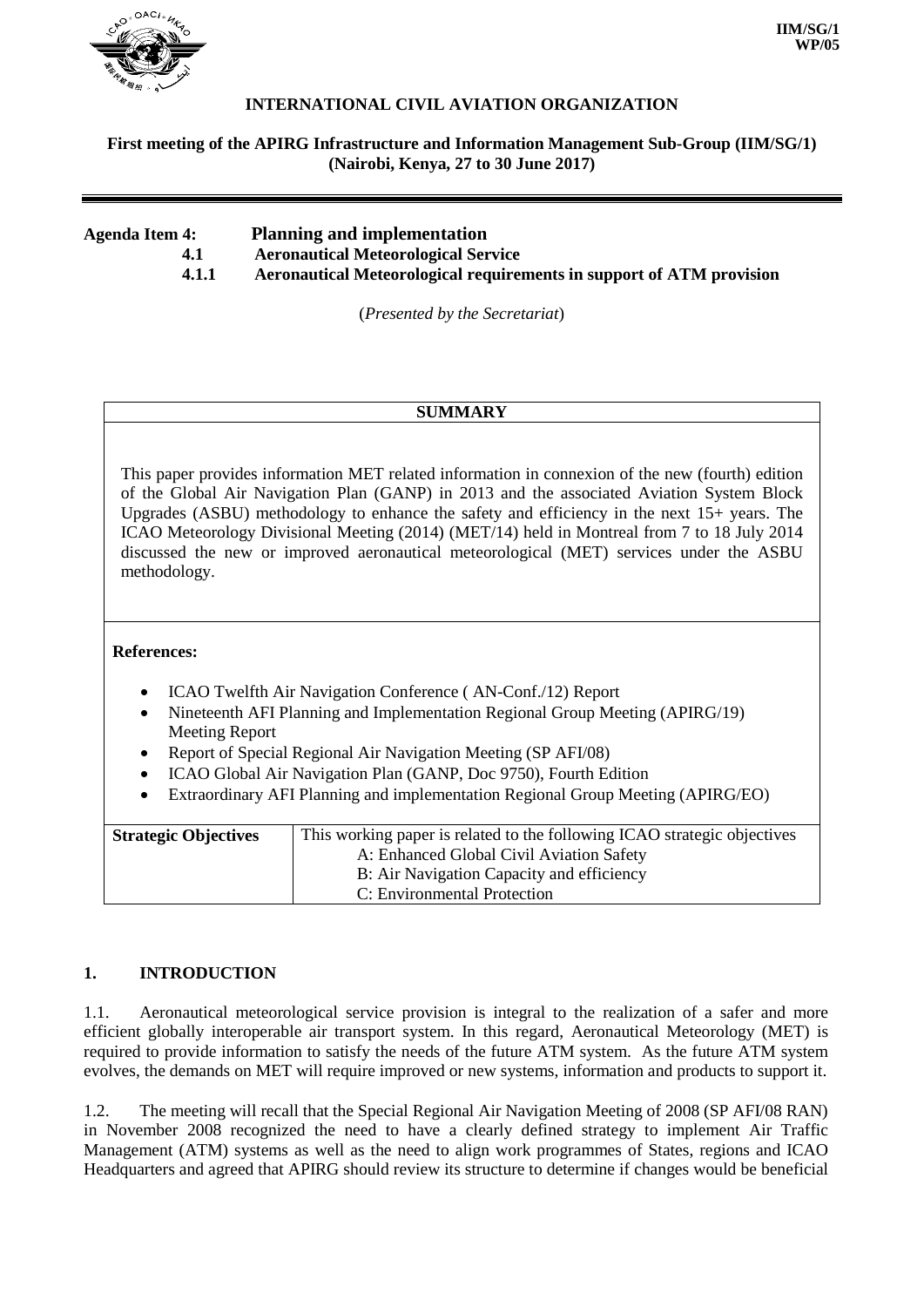in light of performance based approach to air navigation planning.

1.3. The meeting will further recall that the ICAO Twelfth Air Navigation Conference (AN-Conf./12) Recommendation 6/1–*Regional performance framework– planning methodologies and tools*, inter alia, requests that States and PIRGs finalize the alignment of regional air navigation plans with the Fourth Edition of the GANP (Doc 9750) by May 2014, and focus on implementing the ICAO Aviation System Block Upgrades (ASBUs) Block 0 Modules according to their operational needs, recognizing that these modules are ready for deployment.

1.4. The Fourth Edition of the Global Air Navigation Plan (GANP) (DOC 9750) approved by the ICAO Council and endorsed by the 38<sup>th</sup> Session of the ICAO Assembly in 2013, provides a rolling fifteen-year strategy to guide complementary and sector-wide air transport improvements up to 2028. The GANP explores the need for more integrated aviation planning at both regional and State levels, and addresses required solutions by introducing a consensus-driven Aviation System Block Upgrade (ASBU) methodology encompassing four performance areas.

1.5. The ICAO Meteorology Divisional Meeting (2014) (MET/14) was held in part conjointly with the Fifteenth Session of the Commission for Aeronautical Meteorology (CAeM) of the World Meteorological Organization (WMO) from 7 to 18 July 2014 to map out an upgrade plan of aeronautical meteorology (MET), under the ASBU methodology, for the next 15 years or more.

1.6. The Meteorology Panel (METP) was established (ANC 197-5) to define and elaborate concepts and to develop ICAO provisions for aeronautical meteorological (MET) services consistent with operational improvements envisioned by the *Global Air Navigation Plan* (GANP), (Doc 9750) and in keeping with the working arrangements between ICAO and the *World Meteorological Organization* (WMO) (Doc 7475).

1.7. The panel shall collaboratively determine operational requirements for aeronautical MET service provision as an enabling function for a future globally interoperable air traffic management system and identify solutions, in coordination with WMO, to effectively and efficiently fulfil the requirements through sound scientific and/or technological capabilities.

1.8. The meeting will note that the work programme of METP includes defining and elaborating concepts for aeronautical MET service provision consistent with the identified operational requirements, including the functions and processes necessary to provide quality assured, cost-effective aeronautical MET services and information supporting the future globally interoperable air traffic management system through system-wide information management (SWIM).

1.9. In its  $20<sup>th</sup>$  meeting, APIRG adopted its new structure under project management approach. The new structure included the Infrastructure and Information management Sub-Group (IIM/SG), as a contributory to APIRG, made up of MET, CNS and AIM technical Areas.

1.10. Through APIRG Conclusion 20/49, the set of projects identified by previous APIRG sub groups were adopted and made applicable to the IIM/SG by the APIRG Projects and coordination committee in its first meeting held in Nairobi from 30-31 January 2017 which also formally dissolved the previously sub groups through Decision 1/01.

### **2. DISCUSSION**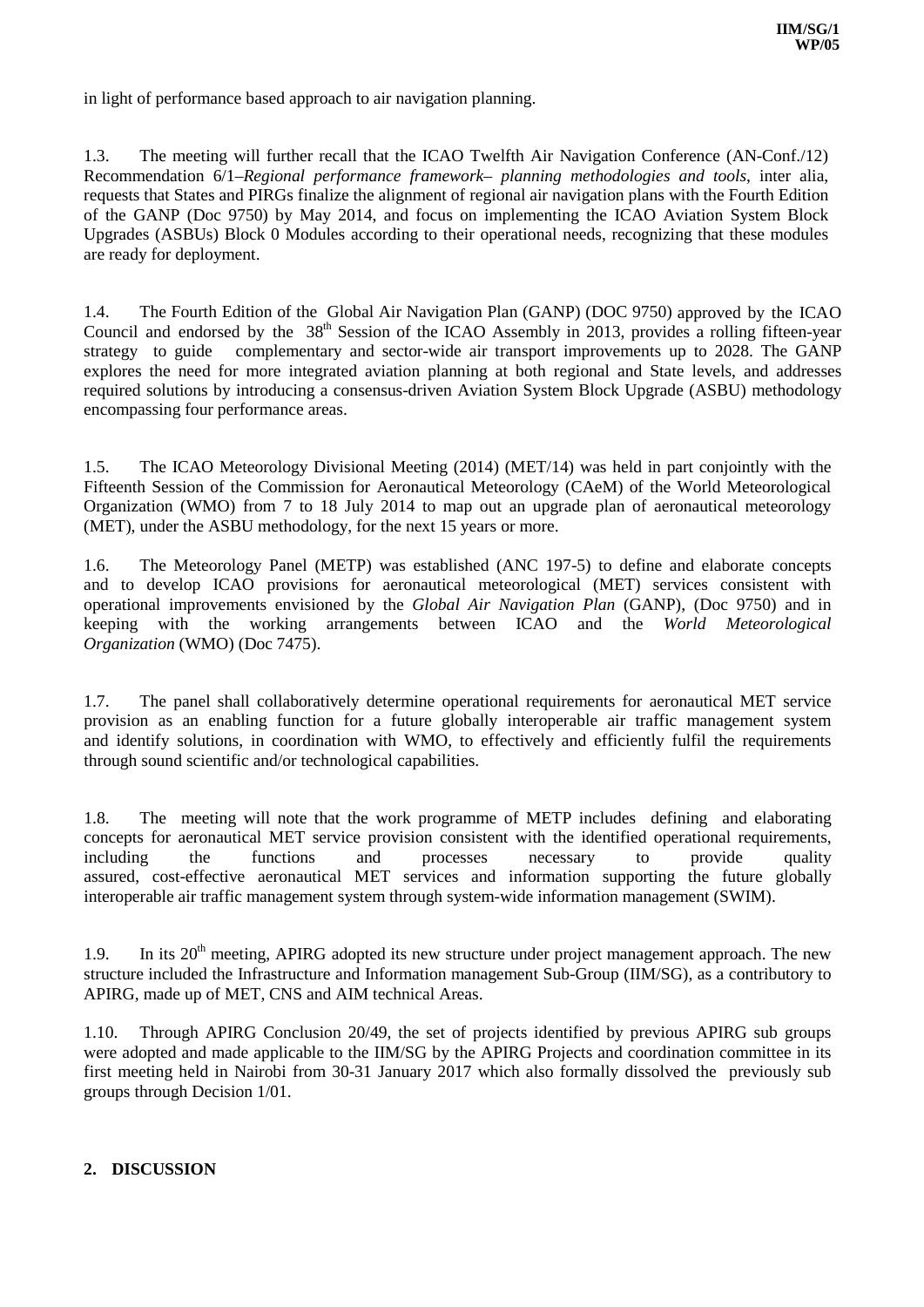- 2.1. The IIM/SG Will note that APIRG/19 aligned the performance-based approach for regional and national air navigation planning in the AFI Region adopted by the Special Regional Air Navigation Meeting (Durban, South Africa, November 2008), with the GANP (Doc 9750).
- 2.2. In line with the new (fourth) edition of the Global Air Navigation Plan (GANP) approved by ICAO Council in 2013 and the associated Aviation System Block Upgrades (ASBU) methodology, the overarching outcome of MET/14 is that the future development of MET services shall be fully aligned and integrated into the future ATM system.
- 2.3. The meeting will further note that several other ICAO documents were available to support the planning process including the Manual on Air Traffic Management System Requirements (Doc 9882) which converted the overall vision of the operational concept into material specifying the functional evolution of ATM, and the Manual on Global Performance of the Air Navigation System (Doc 9883) which provided a broad overview of the tasks that needed to be undertaken to transition to such a system
- 2.4. The ICAO MET Divisional Meeting made significant recommendations including;
	- WAFS to become global ATM and TBO database
	- Advancement of the International Airways **Volcano** Watch to new capabilities
	- Development of provisions for **Space Weather** forecasts
	- Develop capability to provide release of **radioactive** material forecasts (e.g., radioactive cloud SIGMET)
	- Implementation of a **regional advisory** system (SIGMETs)
	- Development of provisions for aeronautical MET services in the context of **CDM** and common situational awareness
	- Ensure that all MET services are integrated into the System-Wide Information Management (**SWIM)**  environment
	- Restructure Annex 3 and develop a new PANS-MET
- 2.5. The ICAO Council established the Meteorology Panel (METP) in order to determine operational requirements for aeronautical MET service provision as an enabling function for a future globally interoperable air traffic management system.
- 2.6. Future and ongoing work on METP include the World Area Forecast System (WAFS), space weather, the release of radioactive material into the atmosphere, regional advisory system for hazardous meteorological conditions and integration of meteorological information to support the Aviation System Block Upgrades (ASBU) implementation, Trajectory-Based Operations (TBO) and the future System-Wide Information Management (SWIM) environment, which would in turn guide the necessary regional objectives and implementation timelines. In view of the on gong activities at global level, the meeting may wish to formulate the following Draft Decision

#### Draft Decision 1/xxxx **Monitoring of development of global provisions for aeronautical service**

That,

The secretariat continues monitoring the development of global provisions, through METP reports, for aeronautical services with a view to formulating regional action.

2.7. With regard to MET, APIRG 20 meeting adopted the MET projects listed below